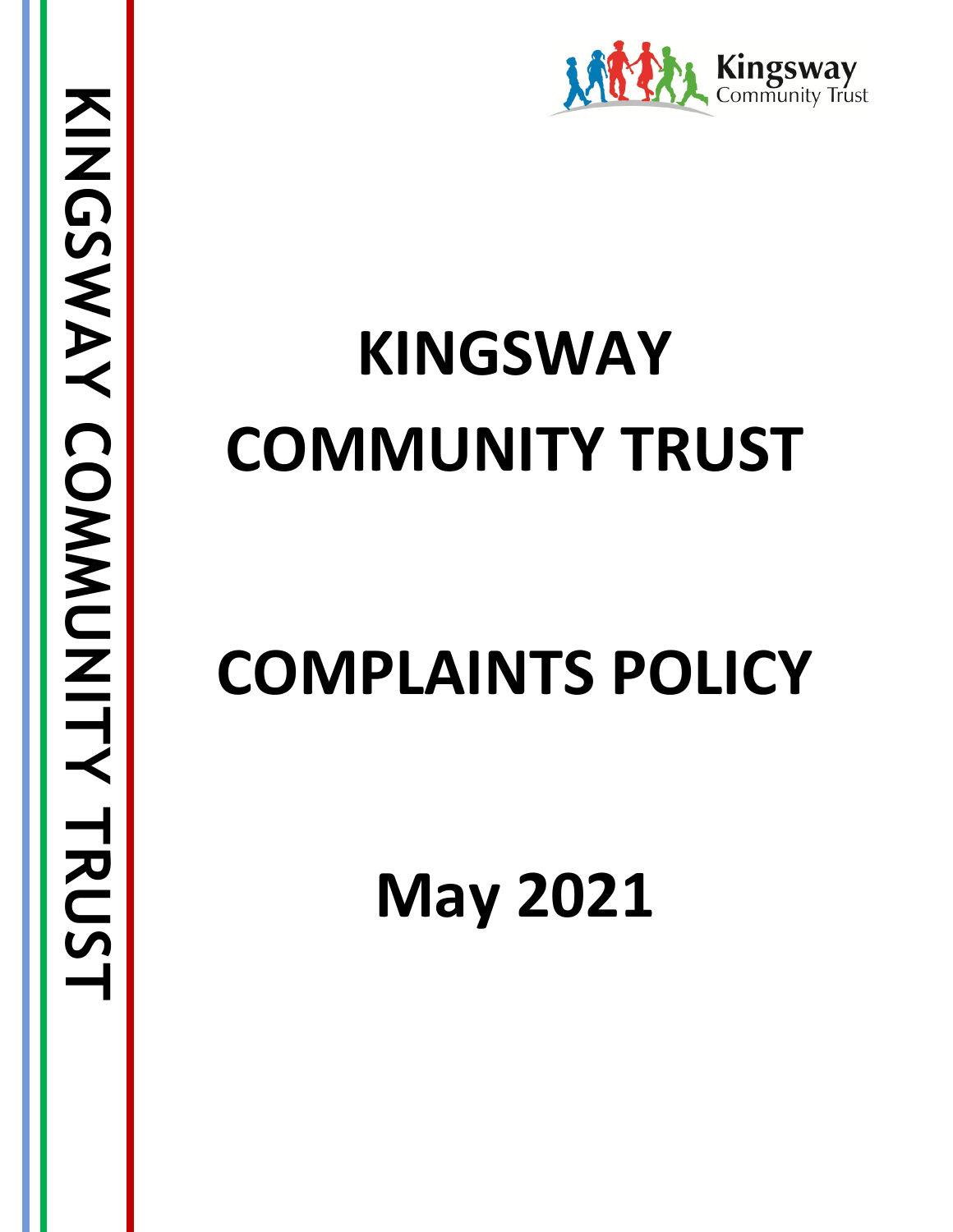**KWCT Complaints Policy May 2021** 

## **Complaints Policy Date: May 2021 Review date: Summer 2023**

## **CONTENTS**

| The Role of the School Complaints Unit  Error! Bookmark not defined. |  |
|----------------------------------------------------------------------|--|
|                                                                      |  |
| 1.                                                                   |  |
| 2.                                                                   |  |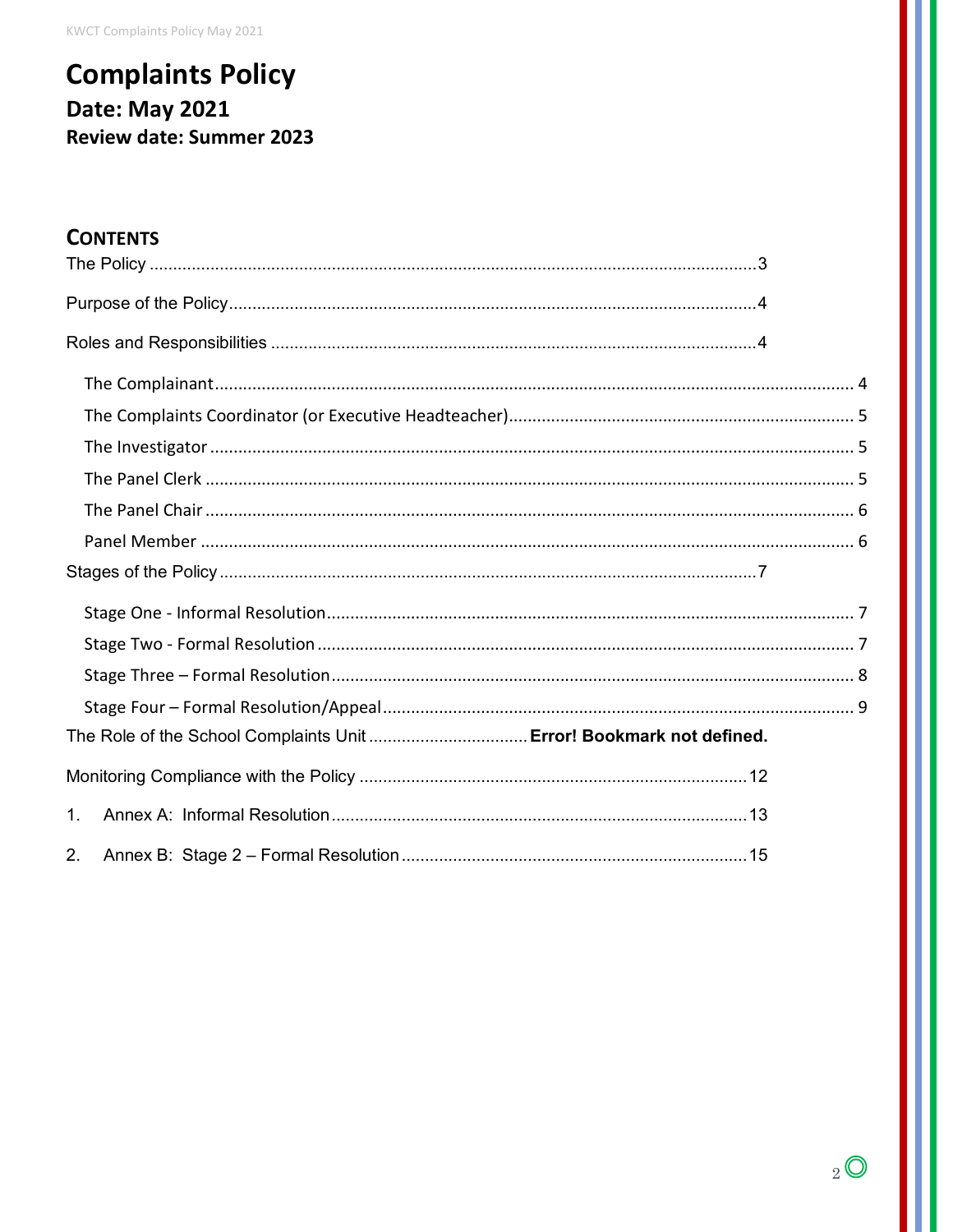KWCT Complaints Policy May 2021

## <span id="page-2-0"></span>**The Policy**

This complaints policy is not limited to parents or carers of children that are registered at our Trust schools. Any person, including members of the public, may make a complaint to Kingsway Community Trust about any provision of facilities or services that we provide. Unless complaints are dealt with under separate statutory procedures, (such as appeals relating to exclusions or admissions), we will use this complaints policy.

The policy will be relied upon in respect of **all concerns or complaints** by parents/carers and pupils made against the Trust Schools *other than complaints that are dealt with under other statutory procedures, including those below*

- (a) **Admissions to schools; Statutory assessments of Special Educational Needs (SEN); School reorganisation proposals; Matters likely to require Child Protection Investigation** - Concerns should be raised direct with local authorities (LA). For school admissions, it will depend on who is the admission authority (either the school or the LA). Complaints about admission appeals for maintained schools are dealt with by the Local Government Ombudsman.
- (b) **Exclusion of children from school** Further information about raising concerns about exclusion can be found at: [www.gov.uk/schooldiscipline-exclusions/exclusions.](http://www.gov.uk/schooldiscipline-exclusions/exclusions)
- (c) **Whistleblowing** We have an internal whistleblowing policy for all our employees, including temporary staff and contractors. The Secretary of State is the prescribed person for matters relating to ecuation for whistleblowers in education who do not want to raise matters direct with their employer. Referrals can be made at [www.education.gov.uk/contactus](http://www.education.gov.uk/contactus)**.** Volunteer staff who have concerns about our schools should complain through this document, the Trust Complaints policy.
- (d) **Staff grievances and disciplinary procedures** These matters will invoke the Trust's internal grievance procedures. Complainants will not be informed of the outcome of any investigation but will be notified that the matter is being addressed
- (e) **Complaints about services provided by other providers who may use school premises or facilities** Providers should have their own complaints procedure to deal with complaints about service. They should be contacted directly.

If other bodies are investigating aspects of the complaint, for example the police, LO, safeguarding teams or tribunals, this may impact on our ability to adhere to the timescales within this policy or result in the policy being suspended until those public bodies have completed their investigations.

If a complainant commences legal action against the Trust, in relation to their complaint, we will consider whether to suspend the complaints policy in relation to their complain until those legal proceedings have concluded.

## **The difference between a concern and a complaint**

A concern may be defined as 'an expression of worry or doubt over an issue considered to be important, for which reassurances are sought'

A complaint may be defined as 'an expression of dissatisfaction however made, about actions taken or lack of action'.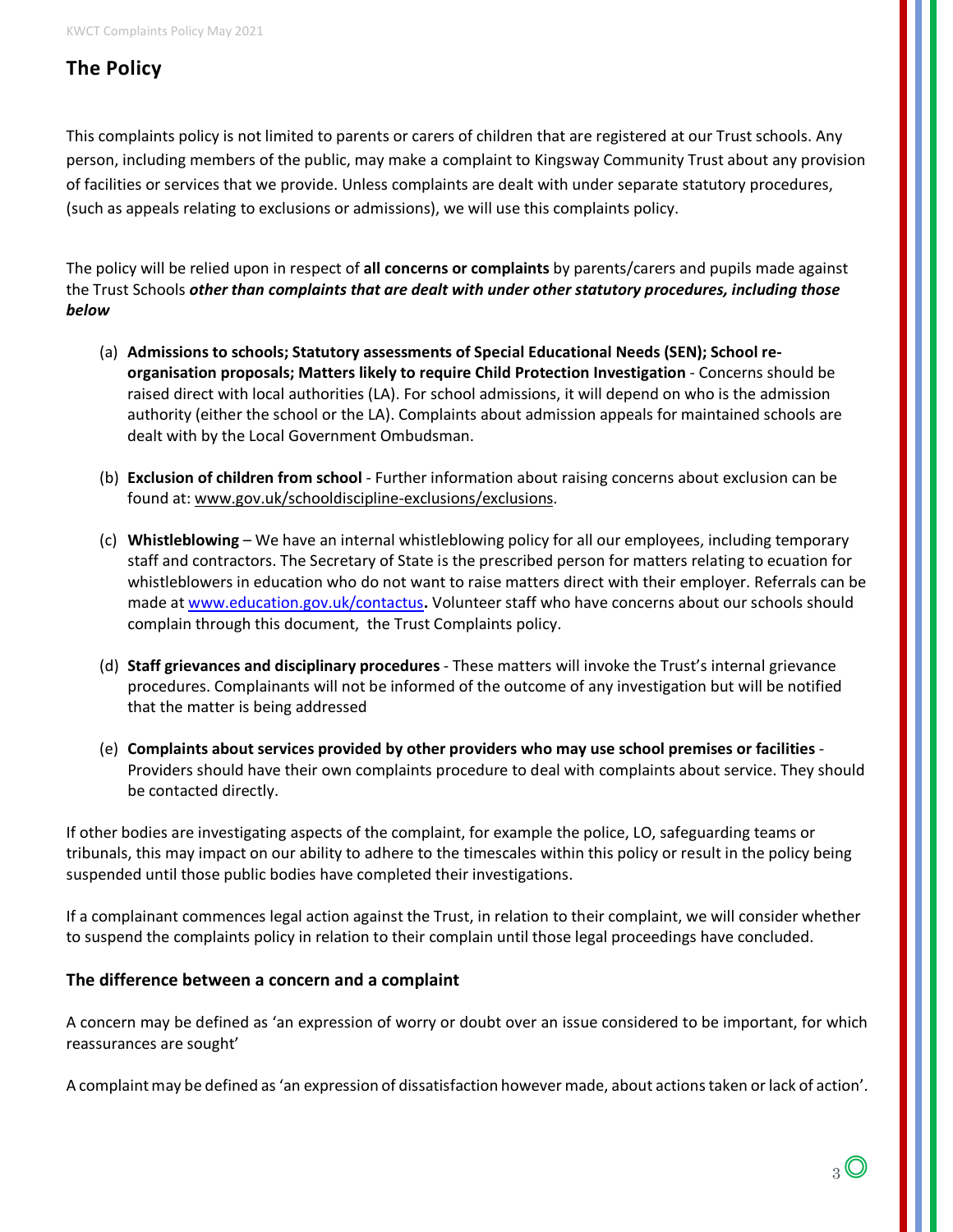The Trust Board expects that most concerns can be resolved informally and recognises that the majority of issues raised by parents/carers or pupils are concerns rather than complaints. Each school will use its best endeavours to resolve any concerns that are made on this basis.

The Trust is committed to taking concerns seriously at the earliest stage, in the hope of keeping the number of formal complaints to a minimum and without the need for formal procedures. It is recognised however that, depending on the circumstances and the nature of the complaint, parents/carers or pupils may, in appropriate circumstances, wish to or may be asked to follow the formal stages of this policy from the outset.

If the informal procedures fail to resolve the issue, a formal complaint about any matter (except for those listed in (a) to (e) above), may be made to the Executive Headteacher in the first instance, marked Private and Confidential

Complainants should not approach individual governors or trustees to raise concerns or complaints. They have no power to act on an individual basis and it may also prevent them from considering complaints at stage 4 of the procedure.

Every complaint will receive fair and proper consideration and a timely response but in order for the Trust to investigate a complaint, it needs to be made within 3 months of the incident/issue occurring. If a complaint is older than 3 months it will not normally be investigated.

The Trust will do all it can to resolve concerns or complaints and to ensure parents/carers are happy with the education their child receives at the school. Parents/carers' and pupils can be assured that all complaints and expressions of concern, whether raised informally or formally, will be treated seriously and will be dealt with in a sensitive, impartial and confidential manner. It should also be noted that malicious complaints may incur appropriate action by the Trust.

Correspondence, statements and records will remain confidential except in so far as is required by Part 7 paragraph 33 (k) ofthe Education (Independent Schools Standards) Regulations 2014; where disclosure is required in the course of the school's inspection; or where any other legal obligation prevails.

In accordance with equality law, we will consider making reasonable adjustments if required, to enable complainants to access and complete the complaints procedure. For instance, providing information in alternative formats, assisting complainants in raising a formal complaint or holding meetings in accessible locations.

## <span id="page-3-0"></span>**Purpose of the Policy**

- To encourage resolution of problems by informal means wherever possible;
- To be easily accessible and publicised;
- To be simple to understand and use;
- To be impartial;
- To be non-adversarial;
- To allow swift handling within established time-limits for action and keep people informed of the progress;
- To ensure a full and fair investigation by an independent person where necessary;
- To respect people's desire for confidentiality;
- To address all the points at issue and provide an effective response and appropriate redress, where necessary;
- To provide information to the School's senior management team so that services can be improved.

## <span id="page-3-1"></span>**Roles and Responsibilities**

<span id="page-3-2"></span>**The Complainant**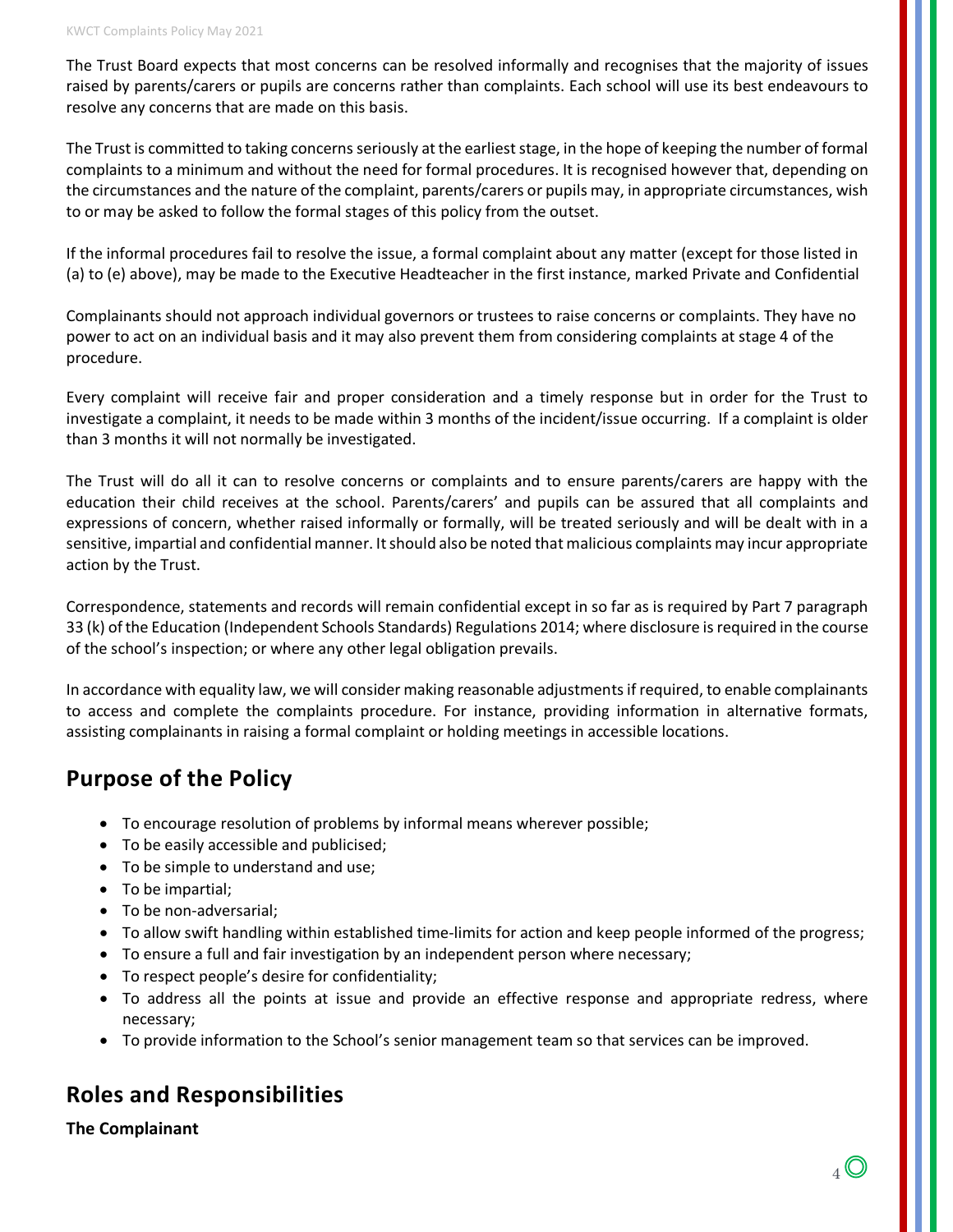The complainant or person who makes the complaint will receive a more effective response to the complaint if he/she:-

- Co-operates with the school in seeking a solution to the complaint;
- Expresses the complaint in full as early as possible;
- Responds promptly to requests for information or meetings or in agreeing the details of the complaint;
- Asks for assistance as needed;
- Treats all those involved in the complaint with respect.
- Refrain from publicising the details of their complaint on social media and respect confidentiality

### <span id="page-4-0"></span>**The Complaints Coordinator (or Executive Headteacher)**

The complaints cordinator will:-

- Ensure that the complainant is fully updated at each stage of the procedure;
- Ensure that all people involved in the complaint procedure are aware of the legislation around complaints including the equality act 2010, data protection act 2018 and freedom of information act 2000;
- Liaise with staff members, Executive Headteacher, Chair of the Trust Board and Clerk to ensure the smooth running of the complaints procedure;
- Keep records;
- Be aware of issues regarding:-
	- **Sharing third party information;**
	- Additional support this may be needed by complainants when making a complaint including interpretation support.

#### <span id="page-4-1"></span>**The Investigator**

The Investigator is the person involved in Stages 1 and 2 of the procedure. The Investigator's role can include:-

- Providing a comprehensive, open, transparent and fair consideration of the complaint through:-
	- Sensitive and thorough interviewing of the complainant to establish what has happened and who has been involved;
	- **Consideration of records and other relevant information;**
	- **Interviewing staff and children/young people and other people relevant to the complaint;**
	- **Analysing information;**
- Effectively liaising with the complainant and the complaints co-ordinator as appropriate to clarify what the complainant feels would put things right;
- Responding to the complainant in plain and clear language.

The investigator should:-

- Conduct interviews with an open mind and be prepared to persist in the questioning
- Keep notes of interviews or arrange for an independent note taker to record minutes of the meeting
- Ensure that any papers produced during the investigation are kept securely pending any appeal
- Be mindful of the timescales to respond
- Prepare a comprehensive report for the Executive Headteacher or Complaints Committee that sets out the facts, identifies the solutions and recommends courses of action to resolve problem.

### <span id="page-4-2"></span>**The Panel Clerk**

This could be Clerk to the Trust Board, the Complaints Coordinator or an independent Clerk. The Clerk is the contact point for the complainant for the panel meeting and is expected to:-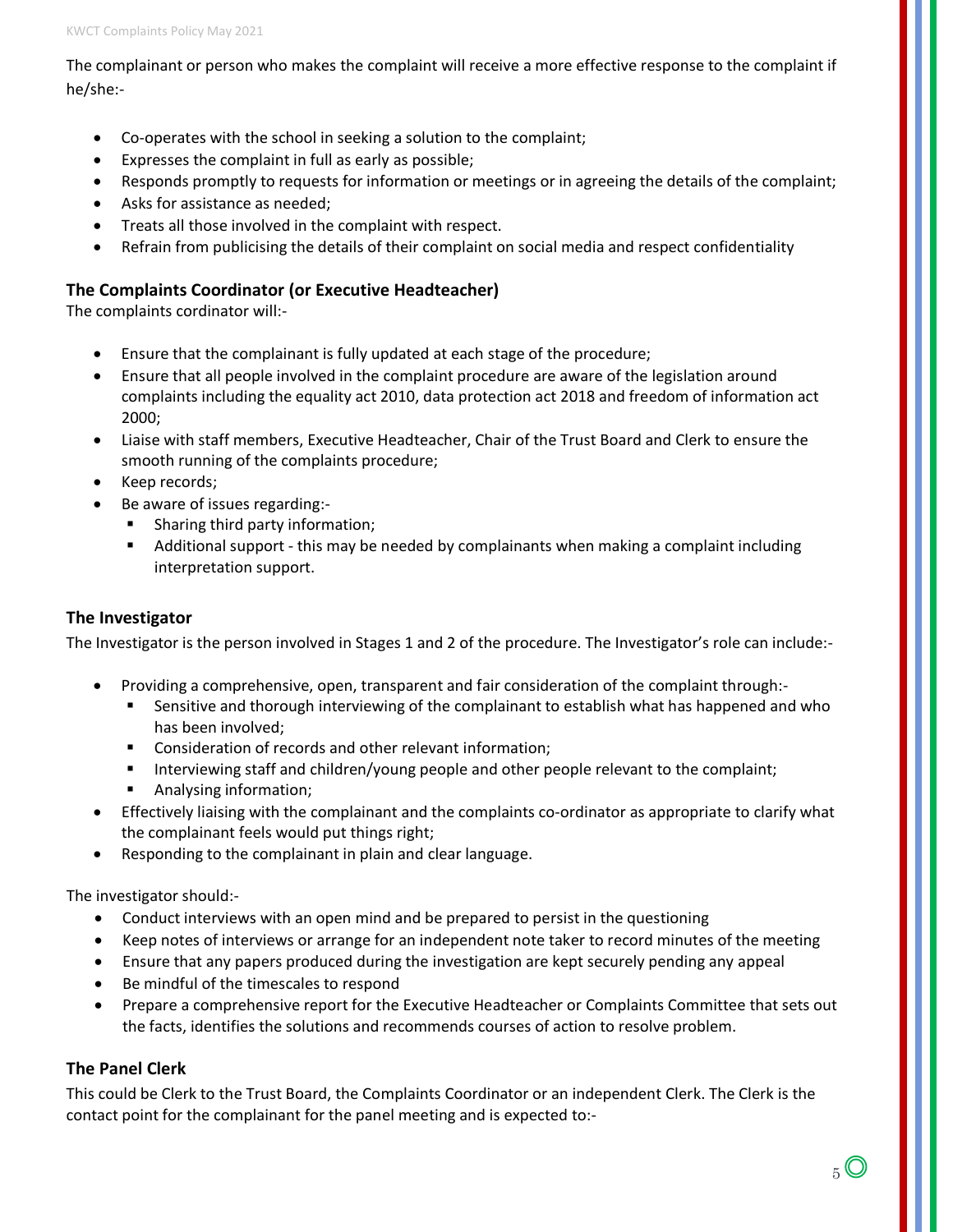- Set the date, time and venue of the hearing, ensuring that the dates are convenient to all parties and that the venue and proceedings are accessible;
- Collate any written material and send it to the parties in advance of the hearing;
- Meet and welcome the parties as they arrive at the hearing;
- Record the proceedings;
- Circulate the minutes of the panel hearing;
- Notify all parties of the panel's decision;
- Liaise with the complaints co-ordinator.

#### <span id="page-5-0"></span>**The Panel Chair**

The Panel Chair has a key role in ensuring that:-

- Both parties are asked (via the Clerk) to provide any additional information relating to the complaint by a specified date in advance of the meeting
- The meeting is minuted;
- The remit of the panel is explained to the complainant and both they and the school have the opportunity of putting their case without undue interruption;
- The issues are addressed;
- Key findings of fact are made;
- Parents/carers' and others who may not be used to speaking at such a hearing are put at ease this is particularly important if the complainant is a child/young person;
- The hearing is conducted in an informal manner with everyone treated with respect and courtesy;
- The layout of the room will set the tone care is needed to ensure the setting is not adversarial;
- The panel is open-minded and acts independently;
- No member of the panel has an external interest in the outcome of the proceedings or any involvement in an earlier stage of the procedure;
- Both the complainant and the school are given the opportunity to state their case and seek clarity;
- Written material is seen by everyone in attendance, provided it does not breach confidentiality or any individual's rights to privacy under the Data Protection Act 2018. If a new issue arises it would be useful to give everyone the opportunity to consider and comment upon it; this may require a short adjournment of the hearing;
- They liaise with the Clerk and Complaints Coordinator.

#### <span id="page-5-1"></span>**Panel Member**

Panelists will need to be aware that:-

- It is important that the review panel hearing is independent and impartial, and that it is seen to be so; No Trustee/Governor may sit on the panel if they have had a prior involvement in the complaint or in the circumstances surrounding it.
- The aim of the hearing, which will be held in private, will always be to resolve the complaint and achieve reconciliation between the school and the complainant; However, it must be recognised that the complainant might not be satisfied with the outcome if the hearing does not find in their favour. It may only be possible to establish the facts and make recommendations which will satisfy the complainant that his or her complaint has been taken seriously.
- Many complainants will feel nervous and inhibited in a formal setting; Parents/carers often feel emotional when discussing an issue that affects their child. The Panel Chair will ensure that the proceedings are as welcoming as possible.
- Extra care needs to be taken when the complainant is a child/young person and present during all or part of the hearing; The panel should respect the views of the child/young person and give them equal consideration to those of adults.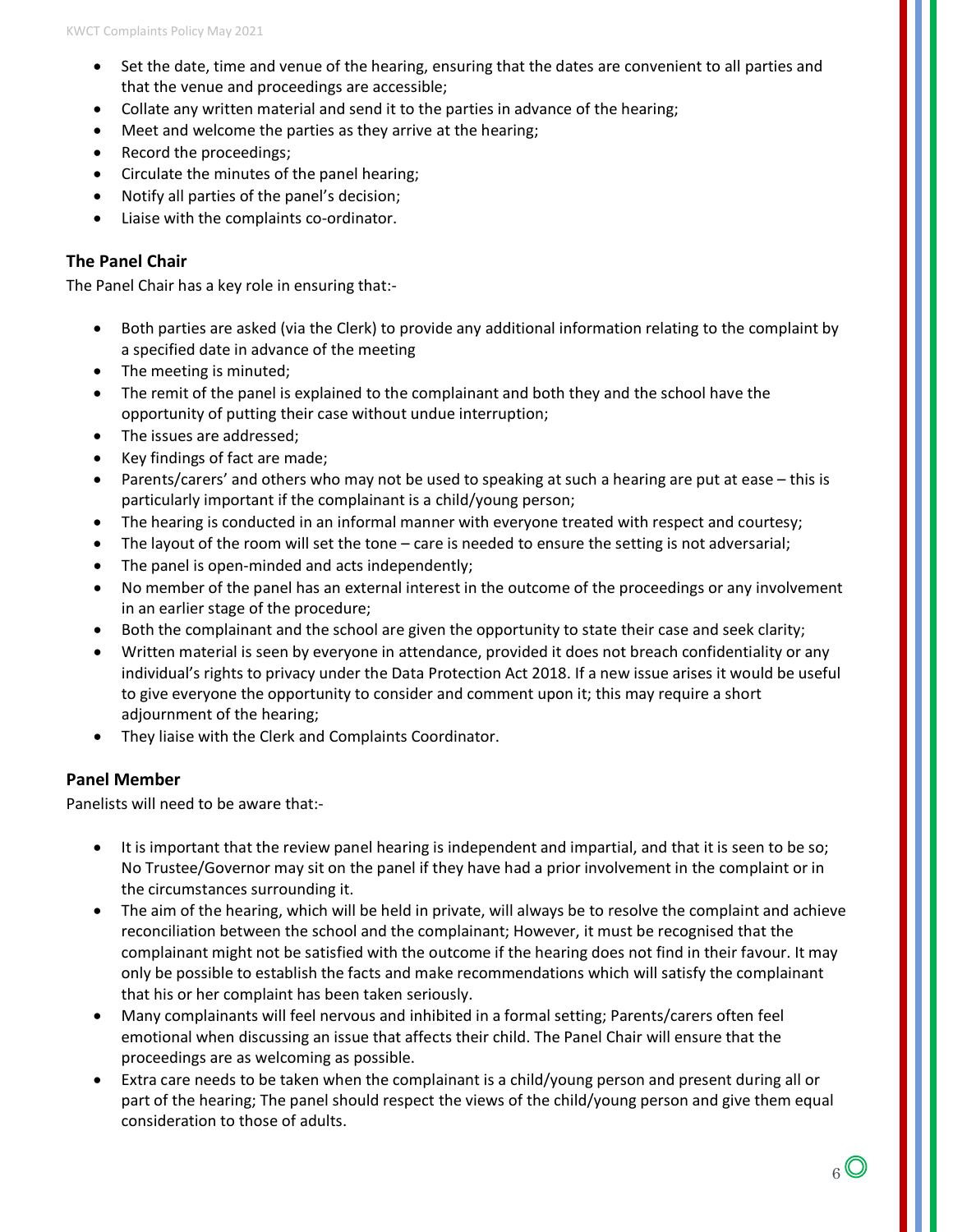- If the child/young person is the complainant, the panel should ask in advance if any support is needed to help them present their complaint. Where the child/young person's parent is the complainant, the panel should give the parent the opportunity to say which parts of the hearing, if any, the child/young person needs to attend.
- The parent should be advised however that agreement might not always be possible if the parent wishes the child/young person to attend a part of the meeting which the panel considers not to be in the child/young person's best interests.
- The welfare of the child/young person is paramount.

## <span id="page-6-0"></span>**Stages of the Policy**

The policy has four main stages ;

- Stage One  $-$  Concern is raised informally with class teacher.
- Stage Two Formal complaint investigated by Executive Headteacher or Head of School.
- Stage Three Formal complaint is investigated by Executive Headteacher or Chair of the Trust Board
- Stage Four Formal complaint is heard by Complaints Panel

## <span id="page-6-1"></span>**Stage One - Informal Resolution Discussion with Class Teacher**

It is hoped that most concerns or complaints will be resolved quickly and informally.

If parents/carers have a concern or complaint they should normally contact their child's class teacher. In many cases the matter will be resolved immediately by this means to the parents'/carers' satisfaction. In some circumstances however, the matter will require investigation or discussion with others and so it may take longer to respond to the parents/carers. The class teacher will make a written record of all concerns or complaints and the date on which they were received. (See Annex A). These records will be kept for 1 year after the pupil leaves the School.

The school will use its reasonable endeavours to resolve any informal concerns or complaints within 10 working days of them being raised, except where they are raised during school holidays or within 2 working days of their commencement. In these cases, the school will use its reasonable endeavours to resolve the concern or complaint as soon as possible after the commencement of the new term (usually within 10 working days).

If it is not possible to resolve the matter informally or parents/carers are not satisfied with the result at this stage, then parents/carers will be advised to proceed with their complaint in accordance with Stage Two of this procedure.

#### <span id="page-6-2"></span>**Stage Two - Formal Resolution**

#### **Complaint investigated by Executive Headteacher or Head of School**

If the complaint cannot be resolved on an informal basis then parents/carers should notify the Executive Headteacher of their complaint in writing. Parents/carers should also identify how they wish their complaint to be resolved.

The Executive Headteacher may delegate responsibility for undertaking the investigation of the complaint to the Head of School in appropriate circumstances unless the Executive Headteacher deems it appropriate for her to deal with the matter personally.

The Executive Headteacher/Head of School will decide, after considering the complaint, the appropriate course of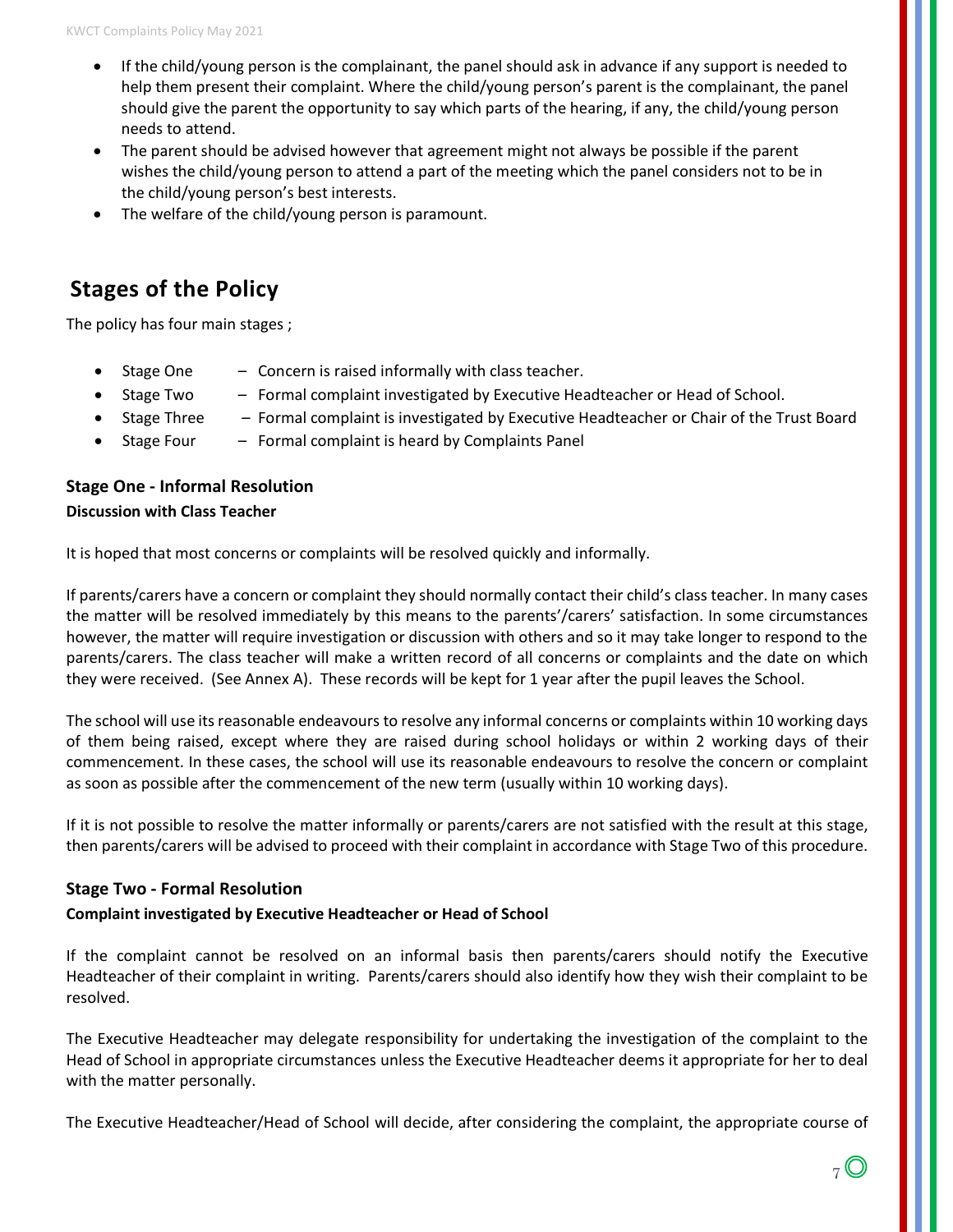action but will endeavour to resolve the matter as speedily as possible.

In most cases, the Executive Headteacher/Head of School will meet or speak with the parents/carers concerned to discuss the matter. The Executive Headteacher/Head of School will use reasonable endeavours to speak to or meet parents/carers within 10 working days of the formal complaint being received. In cases where the complaint is received during School holidays or within 2 working days of their commencement, the Executive Headteacher/Head of School will use his/her reasonable endeavours to speak or meet with parents/carers as soon as possible after the commencement of the new term (usually within 10 working days). It may be necessary for the Executive Headteacher/Head of School to carry out further investigations.

The Executive Headteacher/Head of School will keep a written record of all meetings and interviews held in relation to the complaint. Where there are communication difficulties, schools may wish to use recording devices to ensure the complainant is able to access and review the discussions at a later point.

Once the Headteacher/Head of School is satisfied that, so far as is reasonably practicable, all of the relevant facts have been established, a decision will be made. Parents/carers will be informed of this decision in writing, giving reasons for the decision including the steps/action the School has taken to resolve the issue. The written decision will normally be provided no later than 10 working days after the Executive Headteacher/Head of School has met with parents/carers to discuss the matter. The Headteacher/Head of School may also arrange a further meeting with the parents/carers to explain his/her decision.

The School will keep a written record of all formal complaints, including records of meetings and interviews held in relation to the complaint, and the School's decision, which will be recorded will be kept for 1 year after the pupil leaves the School. This record will state if complaints were resolved at this stage of the policy or whether the matter was taken further.

Where parents/carers are dissatisfied with the result at Stage Two they should notify the Executive Headteacher/ Chair of the Trust Board as appropriate in writing within 10 working days of receiving the School's written response under Stage Two. The matter will then be dealt with under Stage Three of the procedure.

#### <span id="page-7-0"></span>**Stage Three – Formal Resolution**

#### **Complaint investigated by Executive Headteacher or Chair of the Trust Board**

If it has not been possible to resolve the matter at Stage Two of this policy, upon receipt of the parents'/carers' written notification that they wish to pursue the matter to Stage Three of the policy, the Executive Headteacher/Chair of the Trust Board will arrange for a further investigation to be carried out. The Executive Headteacher will carry out the investigation in cases where the Head of School has been involved at Stage Two of the procedure and the Chair of the Trust Board will carry out the investigation in cases where the Executive Headteacher has been involved at Stage Two of the procedure.

In most cases, the Executive Headteacher/Chair of the Trust Board will meet or speak with the parents/carers concerned to discuss the matter. The Executive Headteacher/Chair of the Trust Board will use reasonable endeavours to speak to or meet parents/carers within 10 working days of the Stage Three complaint being received. In cases where the complaint is received during School holidays or within 2 working days of their commencement, the Executive Headteacher/Chair of the Trust Board will use his/her reasonable endeavours to speak or meet with parents/carers as soon as possible after the commencement of the new term (usually within 10 working days).It may be necessary for the Executive Headteacher/Chair of the Trust Board to carry out further investigations.

The Executive Headteacher/Chair of the Trust Board will keep a written record of all meetings and interviews held in relation to the Stage Three complaint.

Once the Executive Headteacher/Chair of the Trust Board is satisfied that, so far as is practicable, all of the relevant

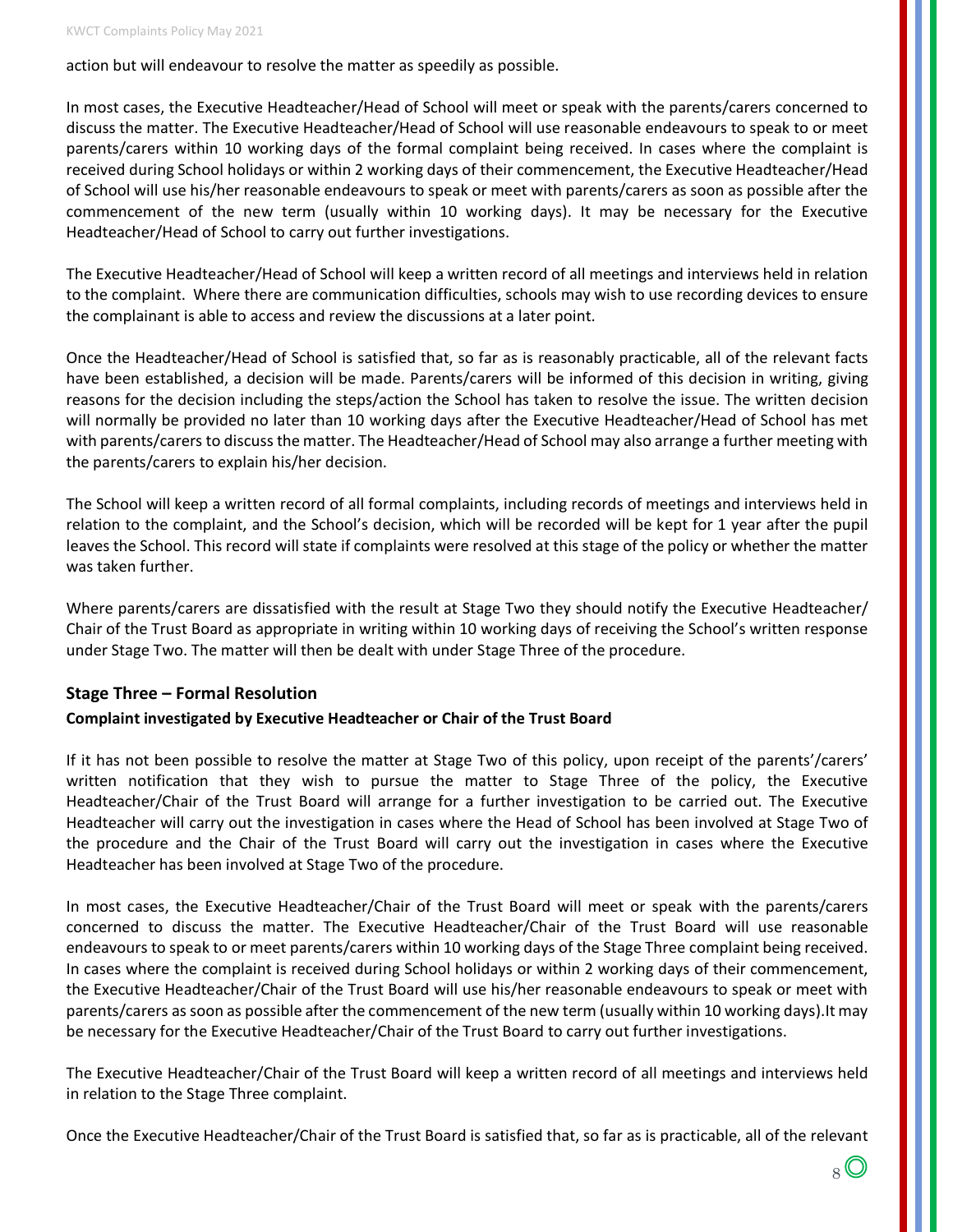facts have been established, a decision will be made. Parents/carers will be informed of the decision in writing, giving reasons for the decision including the steps/action the School has taken to resolve the issue. The written decision will normally be provided no later than 10 working days after the Executive Headteacher/Chair of the Trust Board has met with parents/carers to discuss the matter. The Executive Headteacher/Chair of the Trust Board may also arrange a further meeting with the parents/carers to explain his/her decision.

A written record of any meetings and interviews held in relation to this stage of the policy will be kept for 1 year after the pupil leaves the school. The record will state if complaints were resolved at this stage of the policy or whether the matter was taken further.

Where parents/carers are dissatisfied with the result at Stage Three of the policy they should notify the Clerk to the Complaints Panel in writing within 10 working days of receiving the decision under Stage Three. The matter will then be dealt with under Stage Four of the policy.

## <span id="page-8-0"></span>**Stage Four – Formal Resolution/Appeal Complaint heard by Complaints Appeal Panel**

If it has not been possible to resolve the matter at Stage Three of this policy, within 5 working days of receiving a written request from the parents/carers that they wish to pursue the matter to Stage Four, the Clerk to the Complaints Appeal Panel will write to the parents/carers to acknowledge their written request in writing, and inform the parents/carers of the steps involved at Stage Four. The Clerk provides an independent source of advice on procedure for all parties.

Where the written request is received by the Clerk during school holidays or within 2 working days of their commencement, the Clerk has 5 working days from the commencement of the following school term to acknowledge the parent's/carer's written request.

The written request for further consideration of the complaint at Stage Four of the policy will, for the purposes of this policy, be known as an 'appeal'. Parents/carers should provide full detail of their appeal and the reasons why they believe their complaint(s) have not been resolved satisfactorily under the previous three stages of the policy. Parents/carers should also state the remedy they are seeking.

The Clerk will endeavour to convene a Complaints Appeal Panel hearing as soon as possible to consider the matter, normally no later than 20 working days after his/her receipt of the appeal, dependent upon the availability of Complaints Appeal Panel members. Where it is not reasonably practicable for the hearing to be convened within 20 working days after receipt of the appeal, the parents/carers' will be notified of the likely timescale for the hearing to take place which must be reasonable in all the circumstances.

If the complainant rejects the offer of three proposed dates, without good reason, the Clerk will decided when to hold the meeting. It will then proceed in the complainants absence on the basis of written submissions from both parties.

The Complaints Appeal Panel will normally consist three peoplewho have not previously been involved in the complaint, and one person independent of the management and running of the school. The process used for selecting an independent person will conform to any relevant guidance issued by the Department for Education (DFE).

The following are entitled to attend The Complaints Appeal Panel hearing, submit written representations and address the Complaints Panel:

- The parent/s/carers;
- The Executive Headteacher and Head of School as appropriate;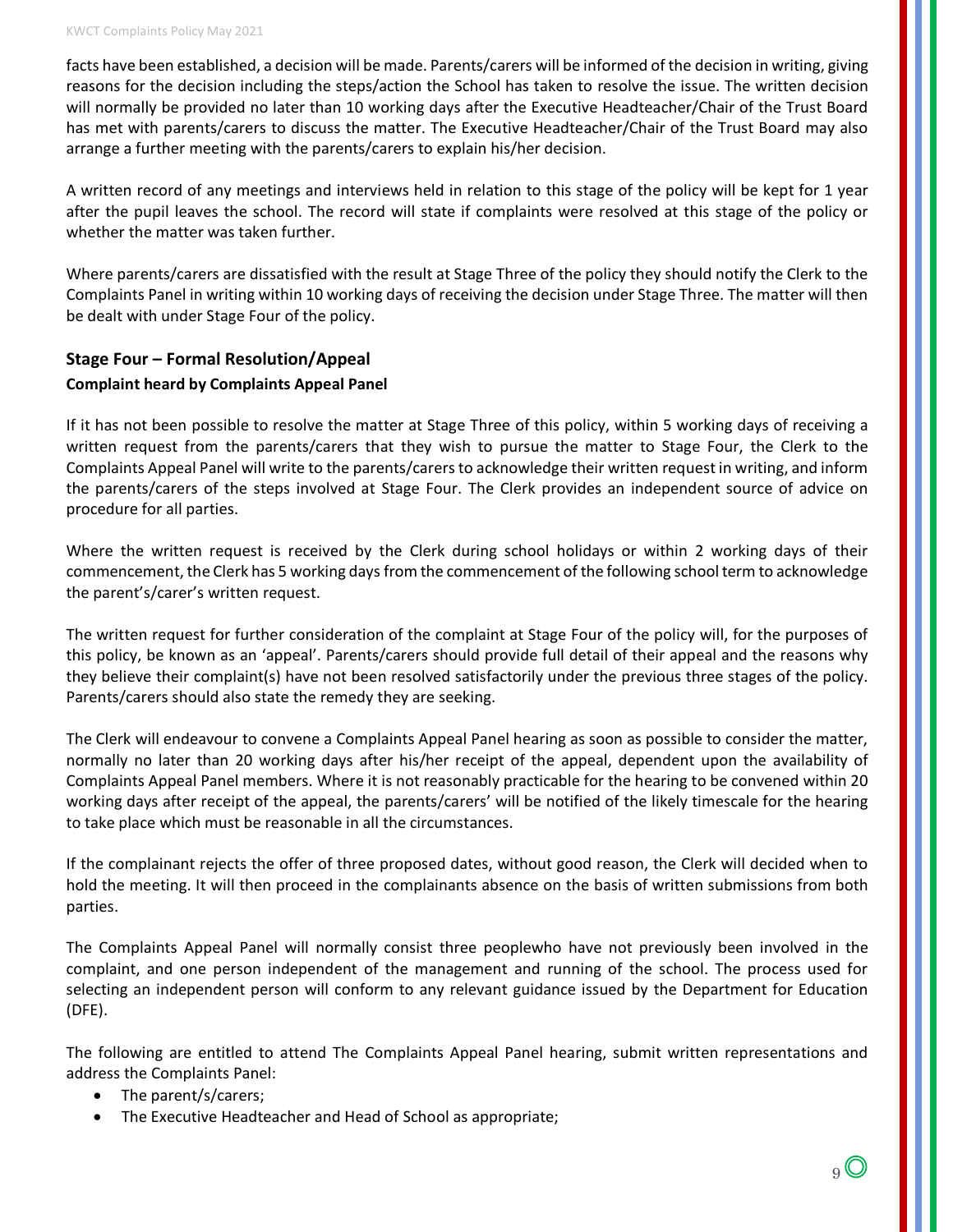- The Chair of the Trust Board if appropriate;
- Any other interested person whom the Complaints Appeal Panel considers to have a reasonable and just interest in the appeal and whose contribution would assist the Complaints Appeal Panel in their decision-making.

Where the Complaints Appeal Panel deems it necessary, it may require that further particulars of the appeal or any related matter be supplied in advance of the hearing. In such cases all parties will be given the opportunity to submit written evidence to the Complaints Appeal Panel in support of their position, including:

- (a) Documents in support of complaint(s),
- (b) Chronology and key dates relating to complaint(s), and
- (c) Written submission setting out the complaint(s) in more detail.

The committee will decide whether to deal with the complaint by inviting parties to a meeting or through written representations, but in making their decision, they will be sensitibe to the complainants needs. If the complainant is invited to attend the meeting, they may bring someone along to provide support. This can be a relative or a friend.

Representatives from the media are not permitted to attend.

All evidence will be considered by the Complaints Appeal Panel, along with the appeal lodged by the parents/carers.

Evidence will be initially sent to the Clerk, who will then circulate the documentation to all parties, including the Complaints Appeal Panel members, along with an order of proceedings. All written evidence must be received by the Clerk no later than 10 working days in advance of the hearing. The Clerk will distribute the written evidence to the relevant parties no later than 5 working days in advance of the hearing. The committee will not normally accept, as evidence, recordings of conversations that were obtained covertly and without the informed consent of all parties being recorded.

The committee will also not review any new complaints at this stage or consider evidence unrelated to the initial complaint to be included. New complaints must be dealt with from Stage 1 or the policy.

The meeting will be held in private. Electronic recordings of meetings or conversations are not normally permitted unless a complainants own disability or special needs require it. Prior knowledge and consent of all parties attending must be sought before meetings or conversations take place. Consent will be recorded in any minuates taken.

It is for the Complaints Appeal Panel to decide how to conduct the proceedings of the appeal, which should be reasonably informal so that all parties can present their case effectively. If possible, the Complaints Appeal Panel will resolve the parents'/carers' appeal immediately without the need for further investigation. Where further investigation is required, the Complaints Appeal Panel will decide how it should be carried out.

After due consideration of all the facts and evidence they consider relevant, the Complaints Appeal Panel will reach a decision, and may make recommendations which it shall endeavour to implement within 10 working days of the hearing. Any decision reached that may have financial implications for the School will need the appropriate approval from the relevant authorities e.g. Trust Board, although any such approval must be compatible with the decision of the Complaints Appeal Panel.

The Complaints Appeal Panel's findings will be sent by the Clerk in writing to the parents/carers, the Executive Headteacher, the Trustees/Governors and, where relevant, the person complained of within 10 working days of the hearing. The letter will state the reasons for the decision reached and any recommendations made by the Complaints Appeal Panel. The decision reached by the Complaints Appeal Panel is the final School based stage of the complaints process. The findings and recommendations will be made available for inspection on the school premises by the Executive Headteacher.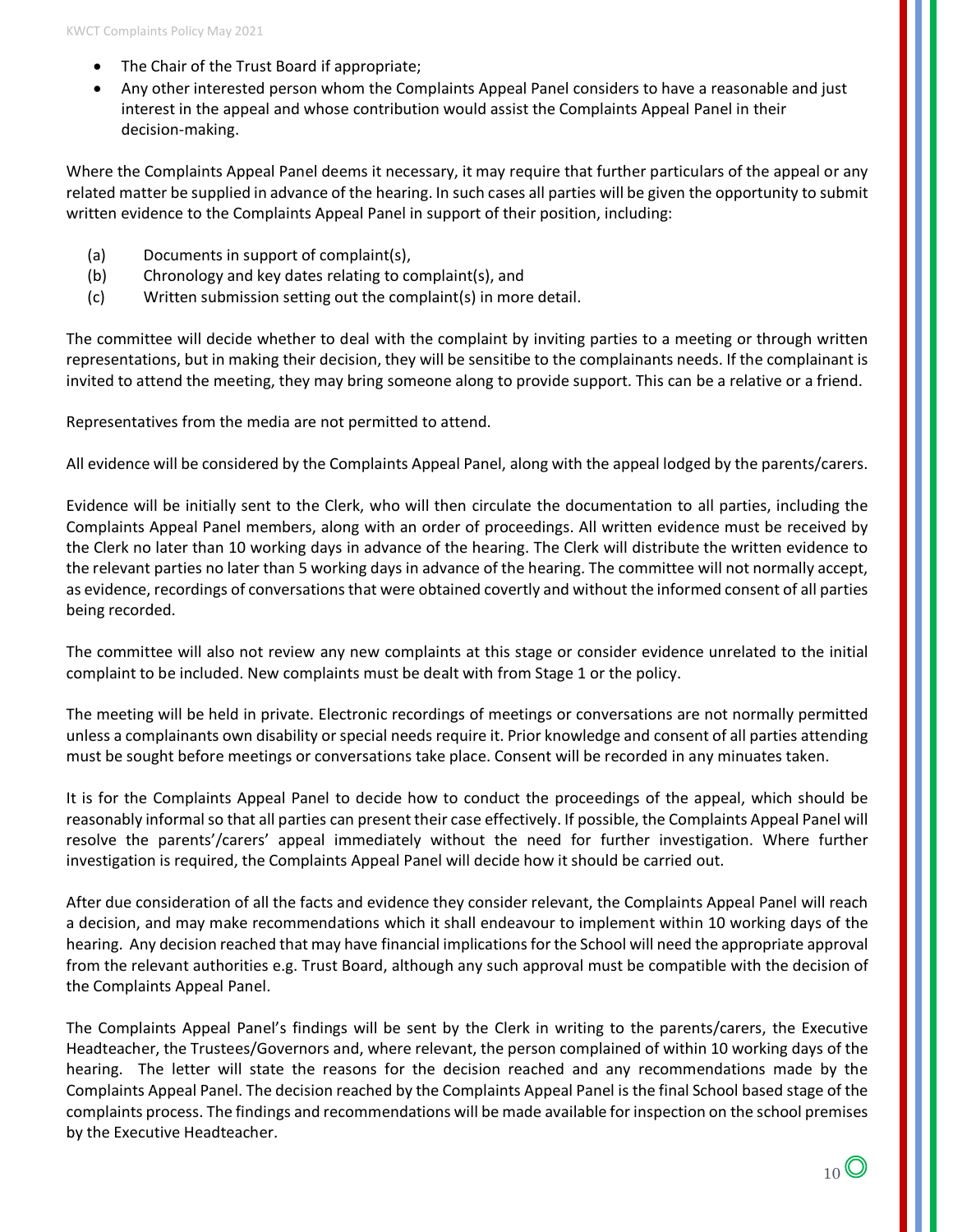The School will keep a record of all appeals, decisions and recommendations of the Complaints Appeal Panel, which record will be kept for 1 year after the pupil leaves the School.

N/B – **In cases where the complaint concerns the conduct of the Executive Headteacher**, the Chair of the Trust Board will be informed of the complaint and the Chair of the Trust Board will arrange for the matter to be investigated as he/she considers appropriate in all the circumstances. The parents/carers will be notified of the Chair of the Trust Board's decision in this regard. In deciding the appropriate manner for the matter to be investigated the Chair of the Trust Board will take into account the provisions of Part 7 of the Education (Independent School Standards) (England) Regulations 2014.

#### **Next Steps**

If a parent/carer has completed the local procedures and remains dissatisfied, they have the right to, they can contact the ESFA after they have completed Stage 4.

The ESFA will not normally reinvestigate the substance of complaints or overturn any decisions made by the Trust. They will consider whether the Trust has adhered to education legislation and any statutory policies connected with the complaint and whether they have followed Part 7 [of the Education \(Independent School Standards\) Regulations](http://www.legislation.gov.uk/uksi/2010/1997/schedule/1/made)  [2014.](http://www.legislation.gov.uk/uksi/2010/1997/schedule/1/made)

The complainant can refer their complaint to the ESFA online at: [www.education.gov.uk/contactus,](http://www.education.gov.uk/contactus) by telephone on: 0370 000 2288 or by writing to:

Academy Complaints and Customer Insight Unit Education and Skills Funding Agency Cheylesmore House 5 Quinton Road **Coventry** CV1 2WT

**Should the complainant continue to make contact on the same issue, the Chair of the Trust Board has the power to inform them that the process is complete and the matter is therefore closed.**

| Date          | <b>Issue Name</b> | Date approved by Trustees | Review date |
|---------------|-------------------|---------------------------|-------------|
| December 2017 | December 2017     | 18.12.17                  | Autumn 2020 |
| Autumn 2020   | December 2020     | 7.12.20                   | Autumn 2022 |
| May 2021      | May 2021          | 23.5.21                   | Summer 2023 |
|               |                   |                           |             |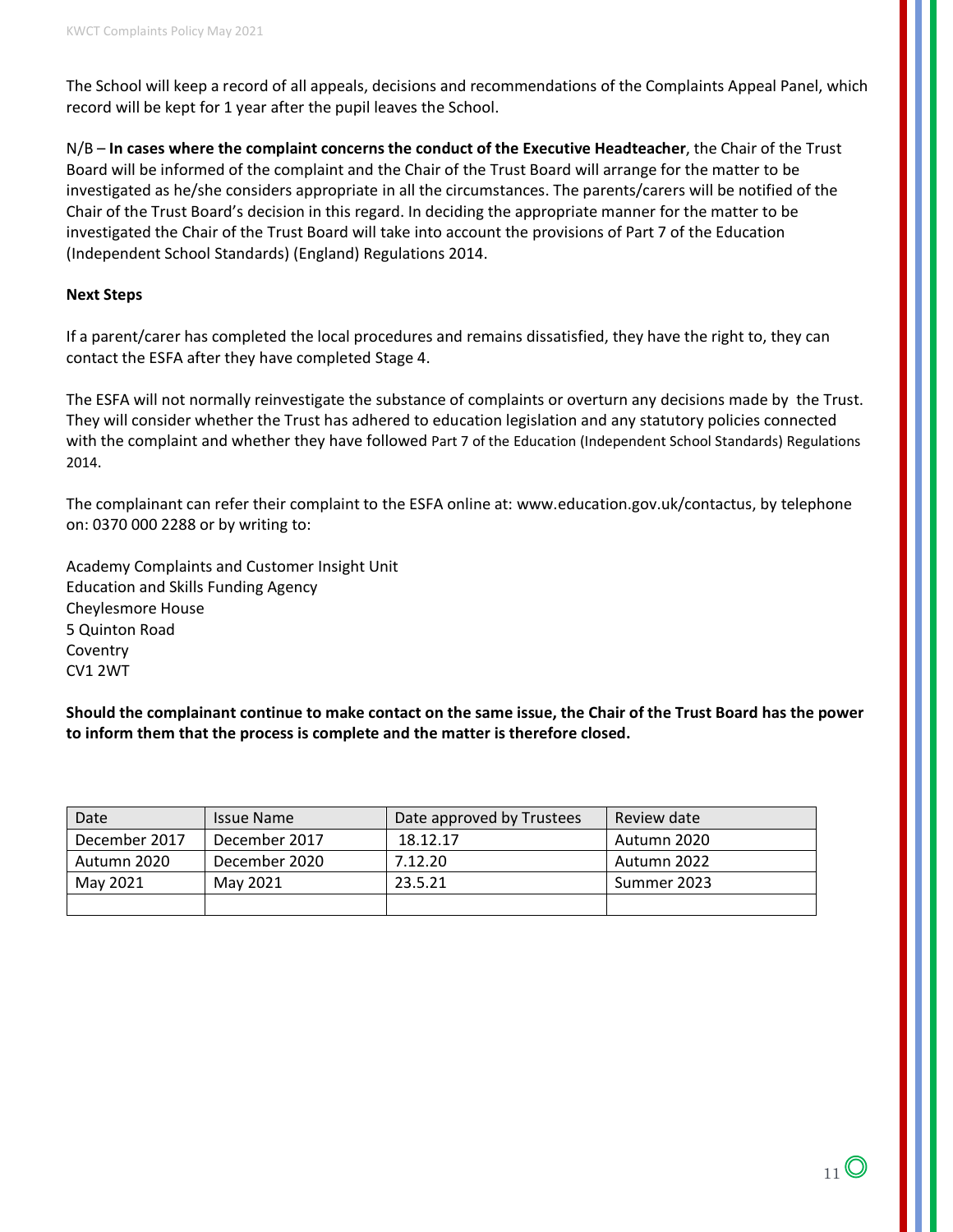## <span id="page-11-0"></span>**Monitoring Compliance with the Policy**

| <b>Describe Key</b><br>Performance                                                                                                                     | <b>Target</b> | How will the KPI be<br><b>Monitored?</b> | <b>Which</b><br><b>Committee will</b>            | Frequency of<br><b>Review</b> | Lead                     |
|--------------------------------------------------------------------------------------------------------------------------------------------------------|---------------|------------------------------------------|--------------------------------------------------|-------------------------------|--------------------------|
| <b>Indicators (KPIs)</b>                                                                                                                               |               |                                          | <b>Monitor this KPI?</b>                         |                               |                          |
| All formal complaints<br>forms will be<br>responded to within 5<br>school days                                                                         | 100%          | Annual audit of the<br>complaints policy | <b>Full Governing</b><br>Body (FGB)<br>Committee | Annually                      | Executive<br>Headteacher |
| All complaint review<br>request forms will be<br>responded to within 10<br>school days                                                                 | 100%          | Annual audit of the<br>complaints policy | <b>Full Governing</b><br>Body (FGB)<br>Committee | Annually                      | Executive<br>Headteacher |
| All formal complaints<br>will be noted in the<br>Executive<br>Headteacher's Termly<br>Report to the FGB<br>including any lessons<br>that can be learnt | 100%          | Annual audit of the<br>complaints policy | <b>Full Governing</b><br>Body (FGB)<br>Committee | Annually                      | Executive<br>Headteacher |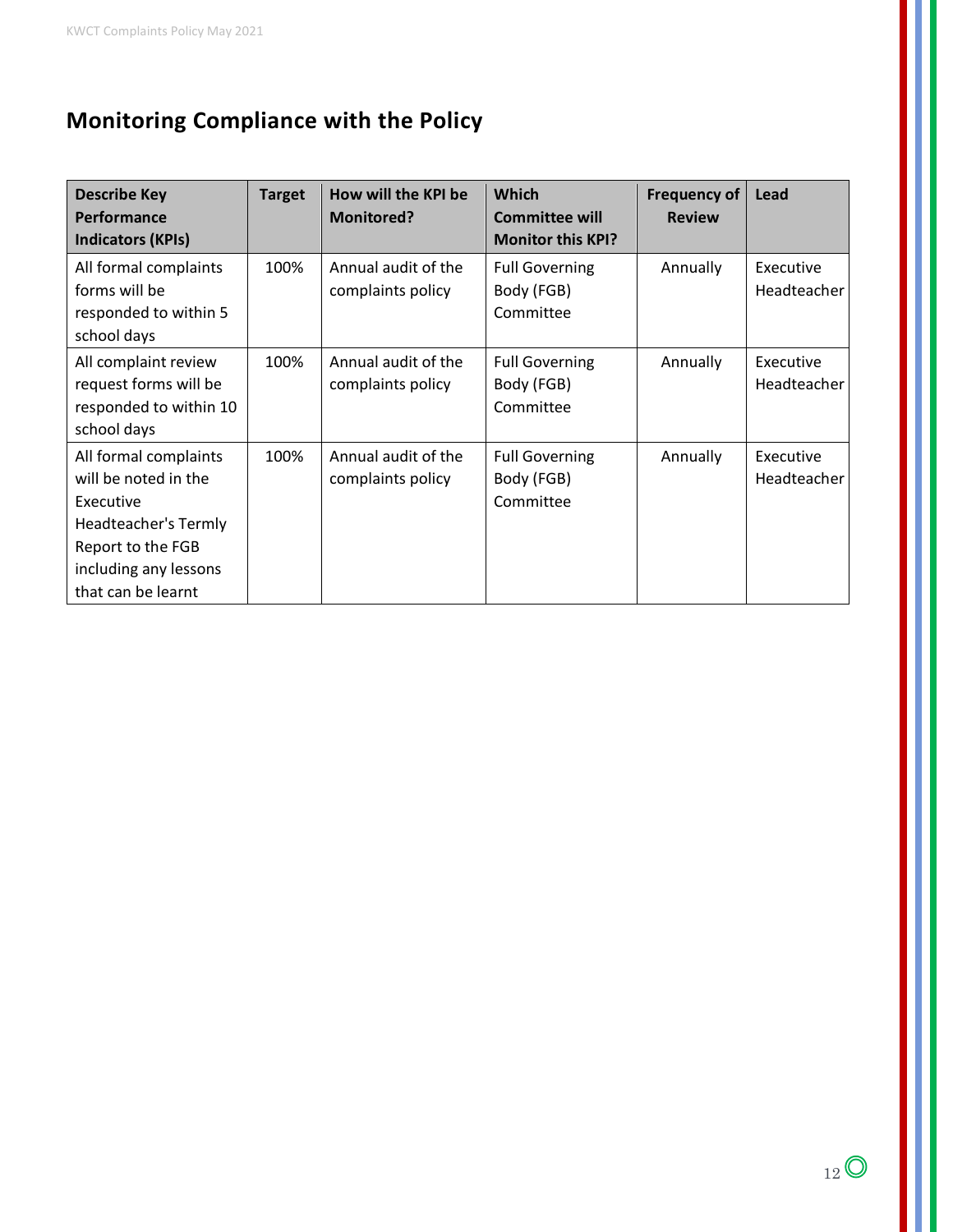## <span id="page-12-0"></span>**1. Annex A: Informal Resolution**

*Please ensure that this form is returned to either the Executive Headteacher or Head of School on the same day as the incident or as soon as reasonably practicable thereafter. A dated record of any further action taken will be attached to this form.*

| Child's Name:                                                                            | Date Concern/Complaint received                                                                                     |
|------------------------------------------------------------------------------------------|---------------------------------------------------------------------------------------------------------------------|
| Year:                                                                                    |                                                                                                                     |
|                                                                                          |                                                                                                                     |
|                                                                                          |                                                                                                                     |
|                                                                                          |                                                                                                                     |
| Parent's/Carer's name and contact details (to include address, telephone number, email): |                                                                                                                     |
|                                                                                          |                                                                                                                     |
|                                                                                          |                                                                                                                     |
|                                                                                          | Full details of Concern/Complaint (to include date, time, place, parties involved and, in appropriate cases, actual |
| words spoken)                                                                            |                                                                                                                     |
|                                                                                          |                                                                                                                     |
|                                                                                          |                                                                                                                     |
|                                                                                          |                                                                                                                     |
|                                                                                          |                                                                                                                     |
|                                                                                          |                                                                                                                     |
|                                                                                          |                                                                                                                     |
|                                                                                          |                                                                                                                     |
|                                                                                          |                                                                                                                     |
|                                                                                          |                                                                                                                     |
|                                                                                          |                                                                                                                     |
|                                                                                          |                                                                                                                     |
|                                                                                          |                                                                                                                     |
| Action taken: (Steps taken, when and by whom)                                            |                                                                                                                     |
|                                                                                          |                                                                                                                     |
|                                                                                          |                                                                                                                     |
|                                                                                          |                                                                                                                     |
|                                                                                          |                                                                                                                     |
|                                                                                          |                                                                                                                     |
|                                                                                          |                                                                                                                     |
|                                                                                          |                                                                                                                     |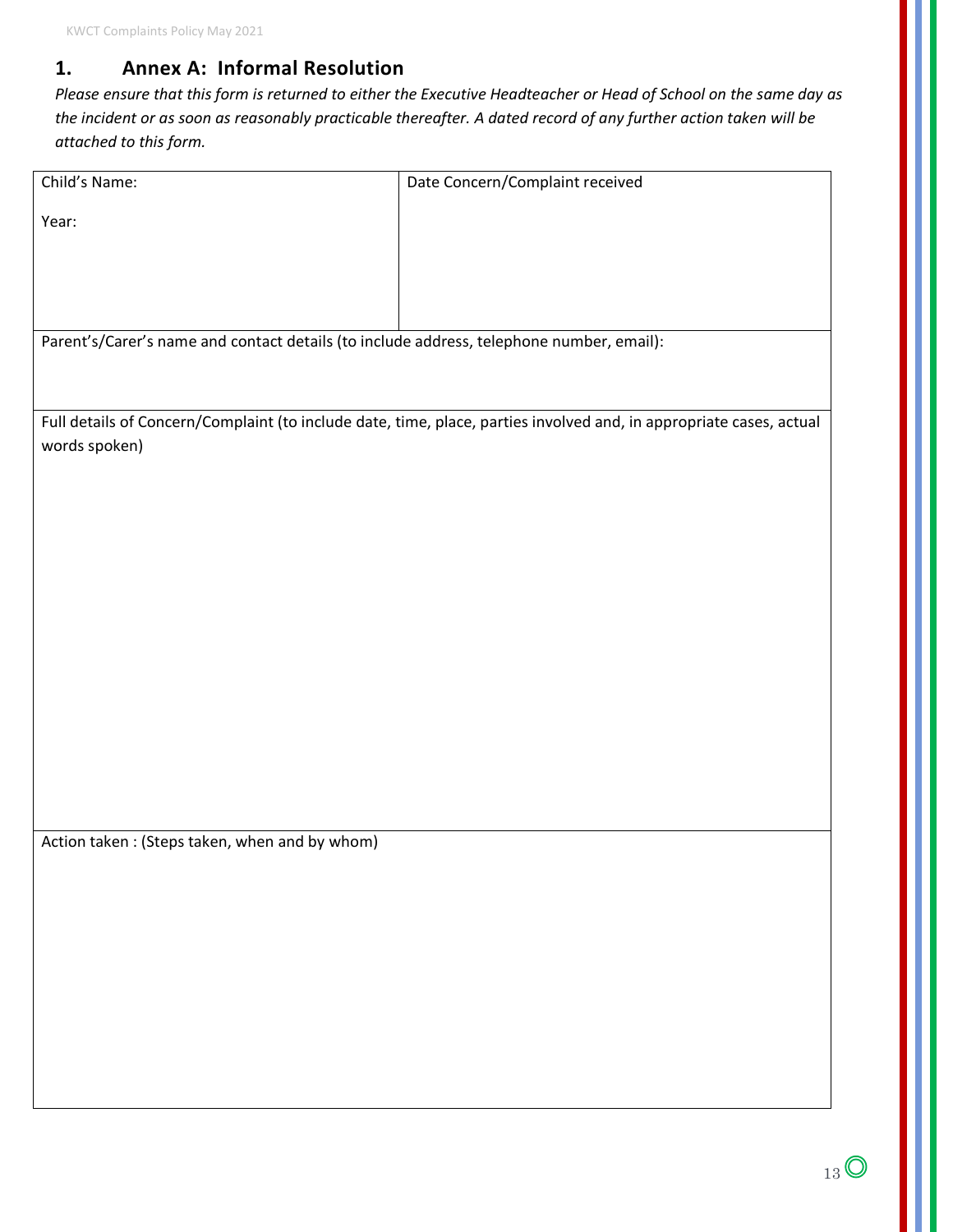Further action to be taken if appropriate:

Has information relating to action taken/ to be taken been shared with the parent/carer? (Y/N)

What was the parent's/carer's response?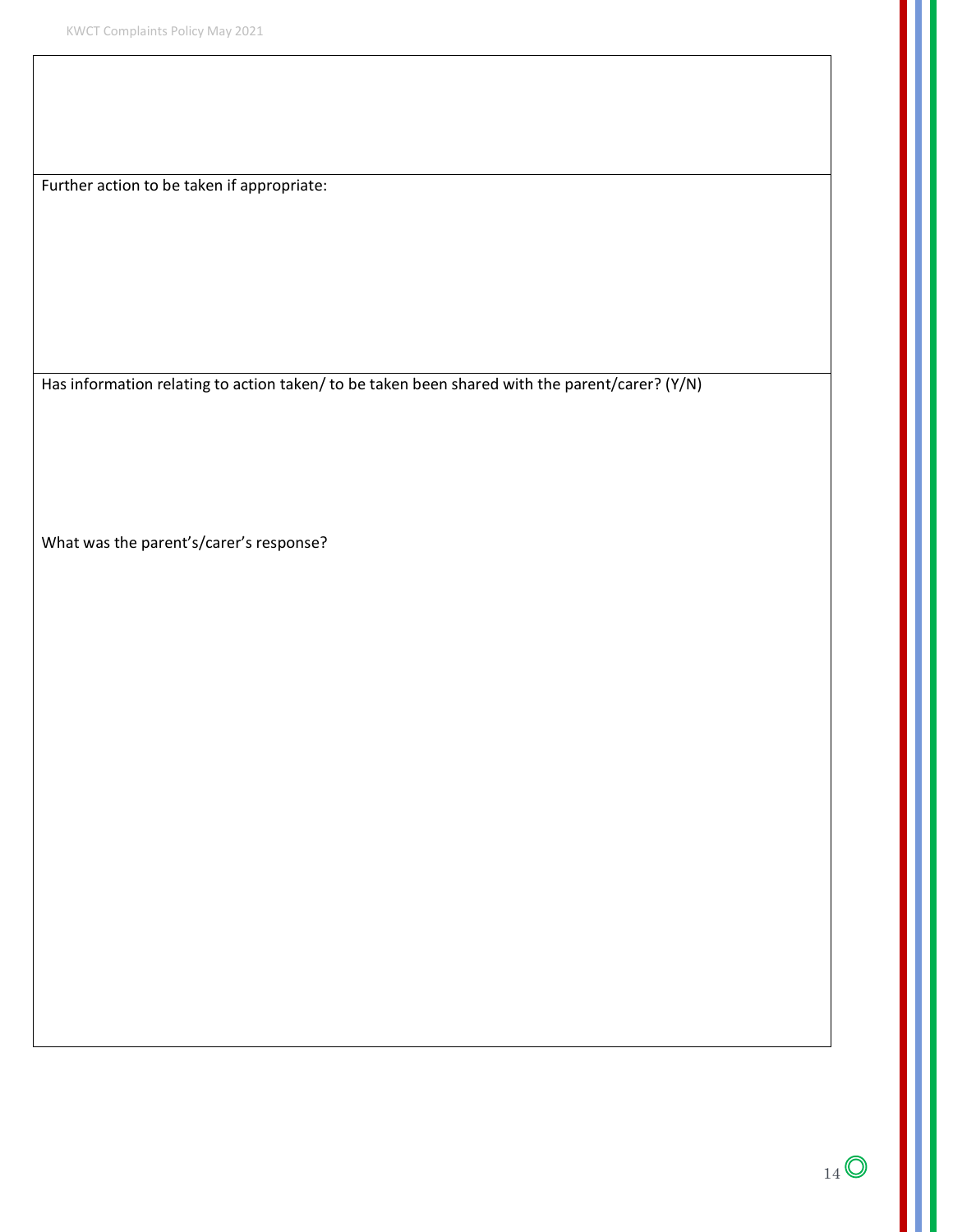## <span id="page-14-0"></span>**2. Annex B: Stage 2 – Formal Resolution**

*Please complete this form & return it, via the school office, to the Executive Headteacher (or Clerk to the Trust Board), who will acknowledge receipt & inform you of the next stage in the procedure.* 

| Your name:                       |  |
|----------------------------------|--|
|                                  |  |
| <b>Relationship with school</b>  |  |
| (eg. Parent of a pupil attending |  |
| the school)                      |  |
| <b>Pupil's name:</b>             |  |
|                                  |  |
| Your address:                    |  |
|                                  |  |
|                                  |  |
| Tel number:                      |  |
|                                  |  |
| <b>Email address:</b>            |  |
|                                  |  |
|                                  |  |

**Please give concise details of your complaint (including dates, names of those involved, witnesses, etc including whether you have spoken to anybody at the school about it) to allow the matter to be fully investigated. Please use additional pages if necessary.**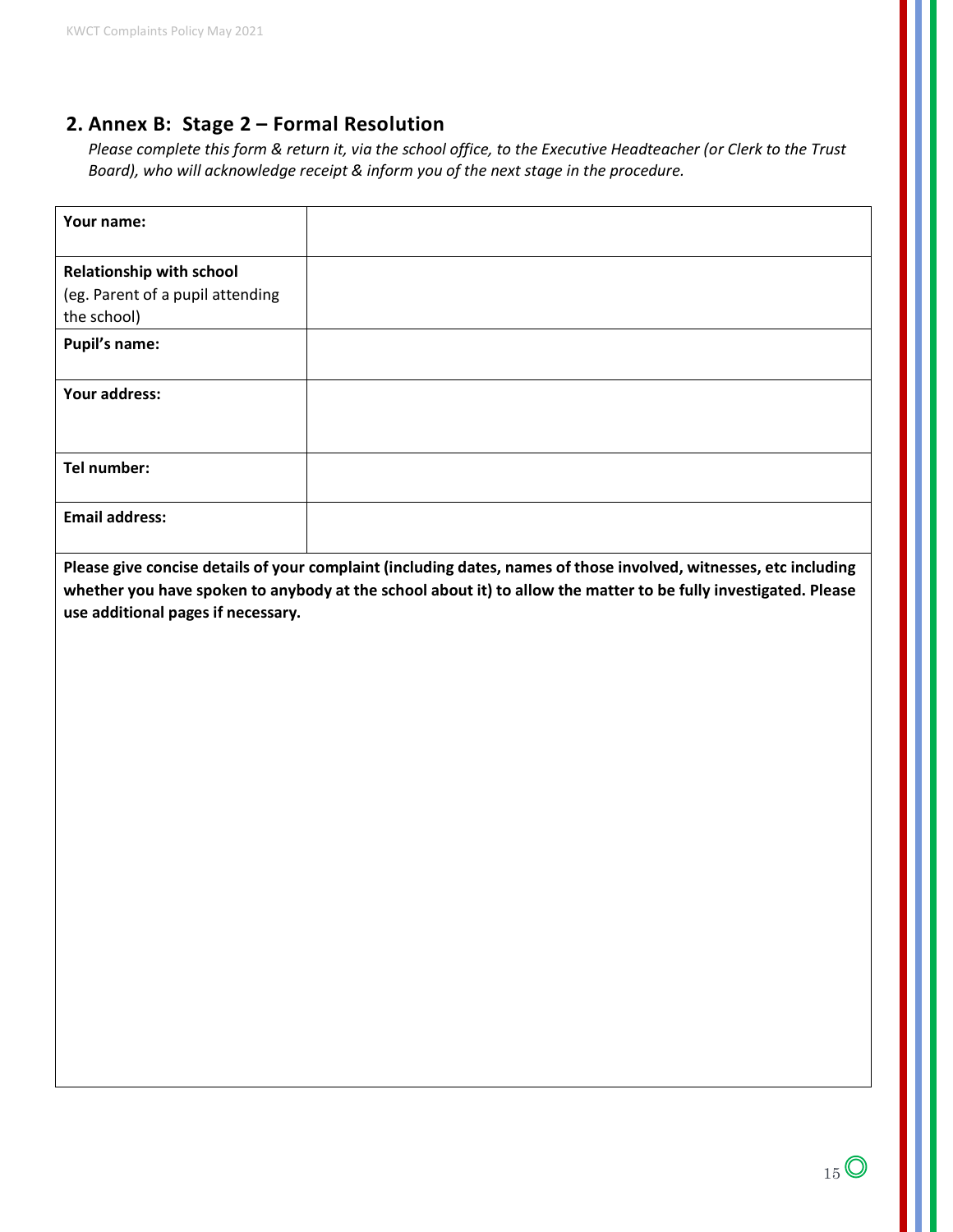| What action, if any, have you already taken to try and resolve your complaint? (ie. who have you spoken |
|---------------------------------------------------------------------------------------------------------|
| with or written to and what was the outcome?)                                                           |

**What actions do you feel might resolve the problem at this stage?** 

**Are you attaching any paperwork? If so, please give details.**

Signed…………………………………………………………………………Date…………………………………

| <b>SCHOOL USE ONLY:</b> |                     |                             |                             |
|-------------------------|---------------------|-----------------------------|-----------------------------|
| Date form<br>received:  | <b>Received by:</b> | te Acknowledgement<br>sent: | Acknowledgement sent<br>by: |
| <b>Agreed outcomes</b>  |                     |                             |                             |

| Complaint    | Date: |  |
|--------------|-------|--|
| referred to: |       |  |